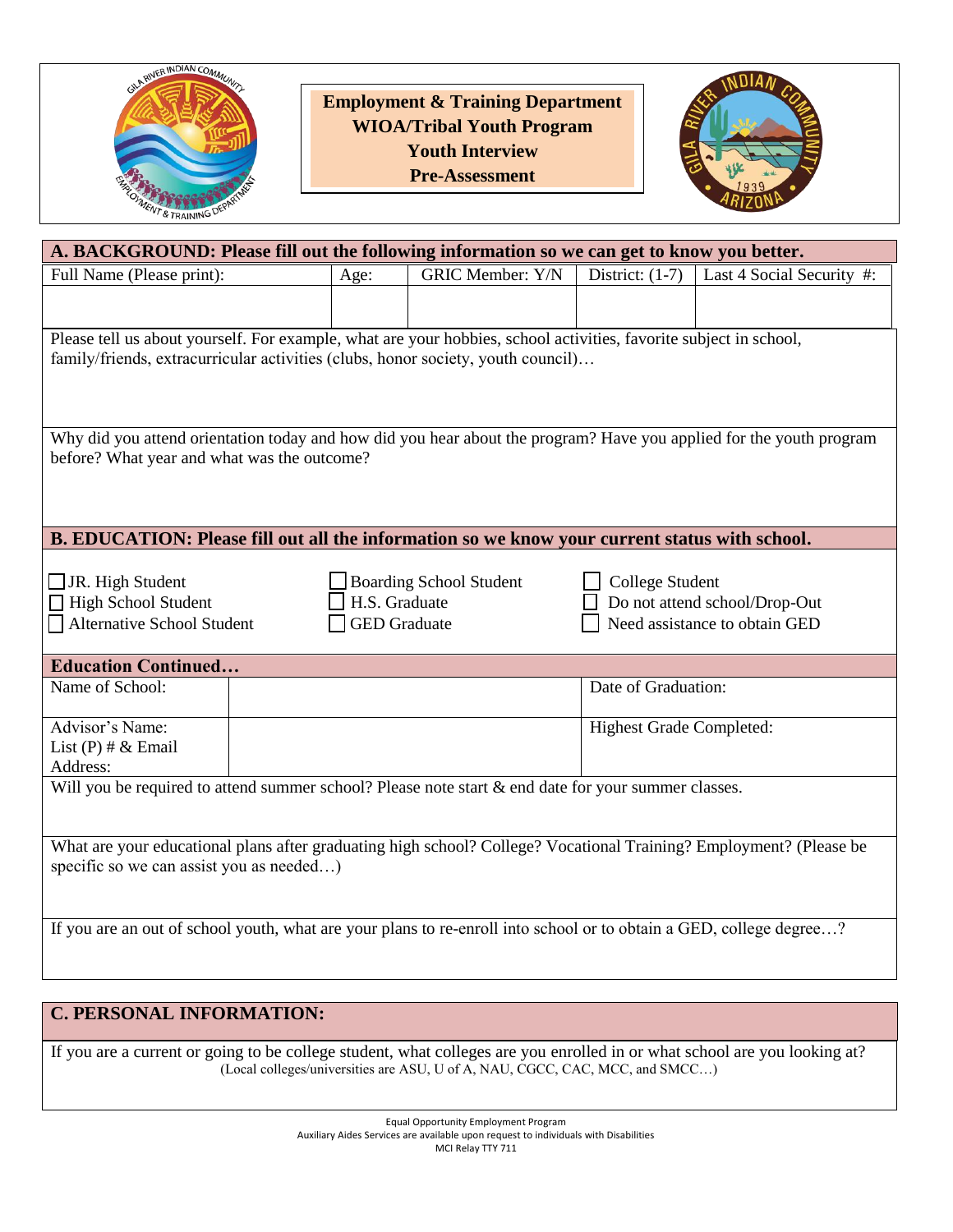| ***HEALTH***                                                                                                                                                                                                          |                         |                          |  |  |  |  |  |  |  |
|-----------------------------------------------------------------------------------------------------------------------------------------------------------------------------------------------------------------------|-------------------------|--------------------------|--|--|--|--|--|--|--|
|                                                                                                                                                                                                                       |                         |                          |  |  |  |  |  |  |  |
| Do you have a Learning Disability? $Y/N$ If YES, please explain:                                                                                                                                                      |                         |                          |  |  |  |  |  |  |  |
| Do you have a IEP at school? $\frac{Y}{\Box \Box}$ Could you provide a copy: $\Box$                                                                                                                                   |                         |                          |  |  |  |  |  |  |  |
| Do you have any health issues we should be aware of? Diabetes? Cancer? Allergies? Any major surgeries recently?                                                                                                       |                         |                          |  |  |  |  |  |  |  |
|                                                                                                                                                                                                                       |                         |                          |  |  |  |  |  |  |  |
| Do you have a physical disability that prevents or limits your working ability? ______________________________                                                                                                        |                         |                          |  |  |  |  |  |  |  |
| *** CHILD CARE***                                                                                                                                                                                                     |                         |                          |  |  |  |  |  |  |  |
|                                                                                                                                                                                                                       |                         |                          |  |  |  |  |  |  |  |
|                                                                                                                                                                                                                       |                         |                          |  |  |  |  |  |  |  |
|                                                                                                                                                                                                                       |                         |                          |  |  |  |  |  |  |  |
| Do you need resources on childcare services for yourself and your family? Y/N                                                                                                                                         |                         |                          |  |  |  |  |  |  |  |
|                                                                                                                                                                                                                       |                         |                          |  |  |  |  |  |  |  |
| ***TRANSPORTATION & LEGAL MATTERS***                                                                                                                                                                                  |                         |                          |  |  |  |  |  |  |  |
| Will you have reliable transportation? $\overline{Y/N}$ If No, how will you get to and from work? Please explain:                                                                                                     |                         |                          |  |  |  |  |  |  |  |
| Do you have a driver's permit or driver's license? If YES, please list the following information:                                                                                                                     |                         |                          |  |  |  |  |  |  |  |
| Driver's Permit/License #:<br>Type:                                                                                                                                                                                   | <b>Expiration Date:</b> | State of License Issued: |  |  |  |  |  |  |  |
| If you do not have a permit/license and are of age to obtain one, what are your plans to obtaining one?<br>Have you ever been arrested or convicted of a crime on/off reservation? $\overline{Y/N}$ ? Please explain. |                         |                          |  |  |  |  |  |  |  |
|                                                                                                                                                                                                                       |                         |                          |  |  |  |  |  |  |  |
| Are you on probation? If YES, please list your probation officer's name/phone #: _____________________________                                                                                                        |                         |                          |  |  |  |  |  |  |  |
| Do you have fines that you need to pay? If YES, how much? _______________________                                                                                                                                     |                         |                          |  |  |  |  |  |  |  |
|                                                                                                                                                                                                                       |                         |                          |  |  |  |  |  |  |  |
|                                                                                                                                                                                                                       |                         |                          |  |  |  |  |  |  |  |

Equal Opportunity Employment Program Auxiliary Aides Services are available upon request to individuals with Disabilities MCI Relay TTY 711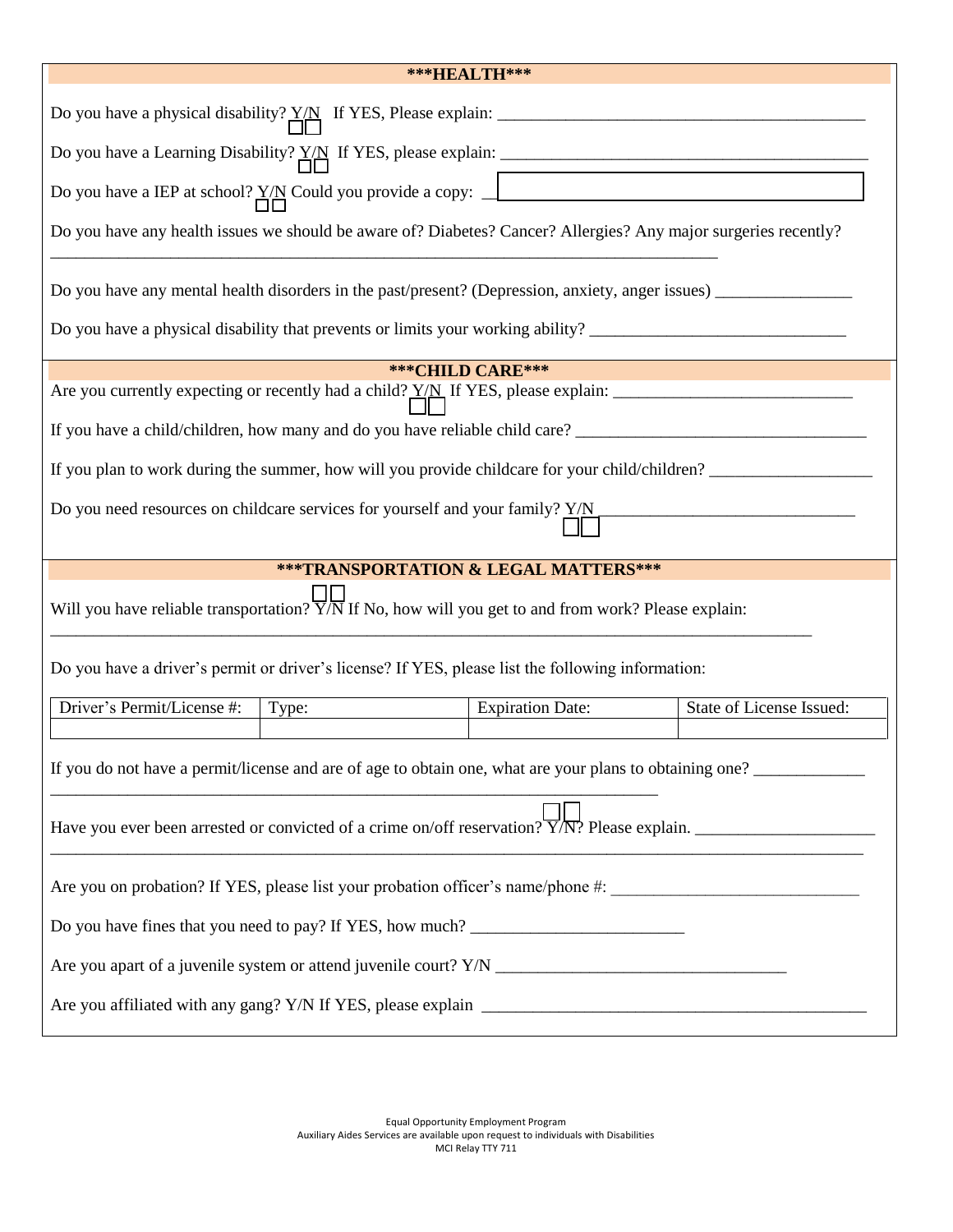| ***SUBSTANCE USE***                                                                                                                                             |                                                                                                                            |                 |             |  |                    |                 |  |            |                 |  |
|-----------------------------------------------------------------------------------------------------------------------------------------------------------------|----------------------------------------------------------------------------------------------------------------------------|-----------------|-------------|--|--------------------|-----------------|--|------------|-----------------|--|
| Can you pass a pre-employment drug/alcohol test? YES? NO? If No, when was the last time you used?                                                               |                                                                                                                            |                 |             |  |                    |                 |  |            |                 |  |
| Do you drink? YES? NO? If Yes, when was the last time you drank? _________                                                                                      |                                                                                                                            |                 |             |  |                    |                 |  |            |                 |  |
| Are you willing to take a drug/alcohol test? YES? NO? If no, please explain: _______                                                                            |                                                                                                                            |                 |             |  |                    |                 |  |            |                 |  |
|                                                                                                                                                                 | *A positive drug-screen will not immediately terminate you from the program. However, we will refer you to the appropriate |                 |             |  |                    |                 |  |            |                 |  |
| resource; we are here to help you. Your work experience placement will be suspended & you will still be required to attend<br>mandatory workshops & activities. |                                                                                                                            |                 |             |  |                    |                 |  |            |                 |  |
| D. ASSESSMENT: Please answer to the best of your ability. Describe the skills you have.                                                                         |                                                                                                                            |                 |             |  |                    |                 |  |            |                 |  |
| Indicate how your skills were developed and the depth of the skills achieved.                                                                                   |                                                                                                                            |                 |             |  |                    |                 |  |            |                 |  |
|                                                                                                                                                                 | <b>Skills</b>                                                                                                              | <b>Describe</b> |             |  | <b>Skills</b>      | <b>Describe</b> |  |            |                 |  |
|                                                                                                                                                                 | Typing                                                                                                                     |                 |             |  | Carpentry          |                 |  |            |                 |  |
|                                                                                                                                                                 | Filing                                                                                                                     |                 |             |  | Plumbing           |                 |  |            |                 |  |
|                                                                                                                                                                 | Computers                                                                                                                  |                 |             |  | Drywall            |                 |  |            |                 |  |
|                                                                                                                                                                 | Data Entry                                                                                                                 |                 |             |  | Welding            |                 |  |            |                 |  |
|                                                                                                                                                                 | Hospitality                                                                                                                |                 |             |  | Driving            |                 |  |            |                 |  |
|                                                                                                                                                                 | Bookkeeping                                                                                                                |                 |             |  | Heavy Equipment    |                 |  |            |                 |  |
|                                                                                                                                                                 | Accounting                                                                                                                 |                 |             |  | <b>Power Tools</b> |                 |  |            |                 |  |
|                                                                                                                                                                 | Shipping/Receiving                                                                                                         |                 |             |  | Groundskeeper      |                 |  |            |                 |  |
|                                                                                                                                                                 | <b>Sales</b>                                                                                                               |                 |             |  | Maintenance        |                 |  |            |                 |  |
|                                                                                                                                                                 | Counseling                                                                                                                 |                 |             |  | Electrical         |                 |  |            |                 |  |
|                                                                                                                                                                 | Baby-sitting                                                                                                               |                 |             |  | Medical            |                 |  |            |                 |  |
|                                                                                                                                                                 | Instructing                                                                                                                |                 |             |  | Other:             |                 |  |            |                 |  |
|                                                                                                                                                                 | <b>COMPUTER SOFTWARE ASSESSMENT</b>                                                                                        |                 |             |  |                    |                 |  |            |                 |  |
|                                                                                                                                                                 | Check the level of skill for each of the                                                                                   |                 | <b>NONE</b> |  | <b>BASIC</b>       | <b>MODERATE</b> |  |            | <b>ADVANCED</b> |  |
|                                                                                                                                                                 | following:                                                                                                                 |                 |             |  |                    |                 |  |            |                 |  |
|                                                                                                                                                                 | <b>ACCESS</b>                                                                                                              |                 |             |  |                    |                 |  |            |                 |  |
| <b>EXCEL</b>                                                                                                                                                    |                                                                                                                            |                 |             |  |                    |                 |  |            |                 |  |
| <b>INTERNET BROWSERS</b>                                                                                                                                        |                                                                                                                            |                 |             |  |                    |                 |  |            |                 |  |
| <b>OUTLOOK</b>                                                                                                                                                  |                                                                                                                            |                 |             |  |                    |                 |  |            |                 |  |
|                                                                                                                                                                 | <b>POWERPOINT</b>                                                                                                          |                 |             |  |                    |                 |  |            |                 |  |
| <b>WORD</b>                                                                                                                                                     |                                                                                                                            |                 |             |  |                    |                 |  |            |                 |  |
| E-MAIL                                                                                                                                                          |                                                                                                                            |                 |             |  |                    |                 |  |            |                 |  |
|                                                                                                                                                                 | <b>PHOTOSHOP</b>                                                                                                           |                 |             |  |                    |                 |  |            |                 |  |
|                                                                                                                                                                 | <b>ILLUSTRATOR</b>                                                                                                         |                 |             |  |                    |                 |  |            |                 |  |
|                                                                                                                                                                 | <b>WORK READINESS SKILLS</b>                                                                                               |                 |             |  |                    |                 |  |            |                 |  |
|                                                                                                                                                                 |                                                                                                                            |                 |             |  |                    |                 |  | <b>YES</b> | N <sub>O</sub>  |  |
|                                                                                                                                                                 | Do you have a resume?                                                                                                      |                 |             |  |                    |                 |  |            |                 |  |
| Do you need help with interviewing skills?                                                                                                                      |                                                                                                                            |                 |             |  |                    |                 |  |            |                 |  |
| Do you need help with filling out job applications?                                                                                                             |                                                                                                                            |                 |             |  |                    |                 |  |            |                 |  |
| Do you know the appropriate appearance for the workplace?                                                                                                       |                                                                                                                            |                 |             |  |                    |                 |  |            |                 |  |
|                                                                                                                                                                 | Do you complete all tasks given to you?                                                                                    |                 |             |  |                    |                 |  |            |                 |  |
|                                                                                                                                                                 | Do you feel like you have a positive attitude?                                                                             |                 |             |  |                    |                 |  |            |                 |  |
|                                                                                                                                                                 | Are you able to answer $\&$ report to supervisors and staff?                                                               |                 |             |  |                    |                 |  |            |                 |  |